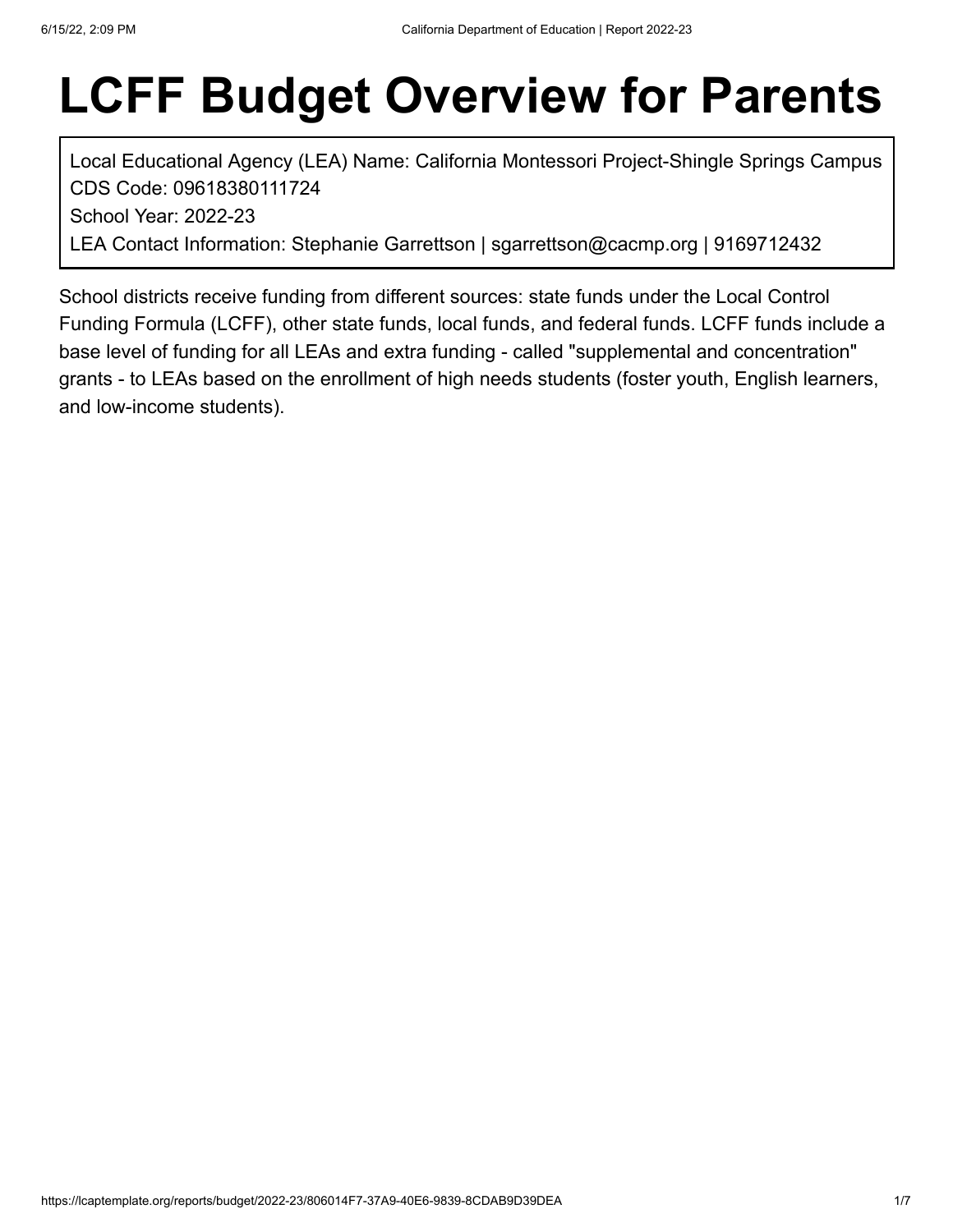## **Budget Overview for the 2022-23 LCAP Year**

### **Projected Revenue by Fund Source**



| <b>Source</b>            | <b>Funds</b> | Percentage |
|--------------------------|--------------|------------|
| All Other State Funds    | \$1,283,268  | 20%        |
| All Local Funds          | \$50,000     | $1\%$      |
| <b>All Federal Funds</b> | \$235,821    | 4%         |
| <b>Total LCFF Funds</b>  | \$4,938,966  | 75%        |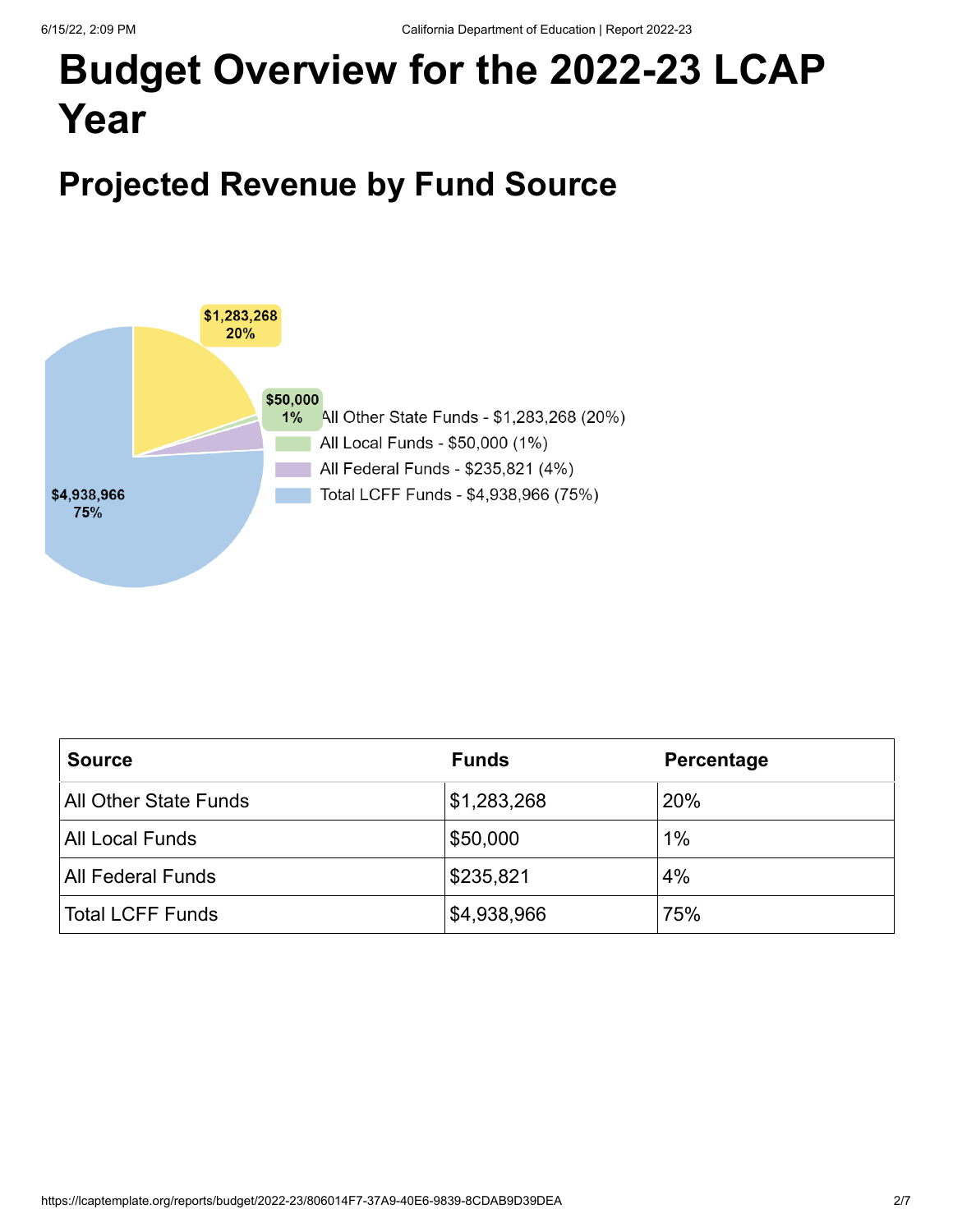### **Breakdown of Total LCFF Funds**



| <b>Source</b>           | <b>Funds</b> | Percentage |  |  |
|-------------------------|--------------|------------|--|--|
| <b>ILCFF S/C Grants</b> | \$166,445    | 3%         |  |  |
| All Other LCFF Funds    | \$4,772,521  | 72%        |  |  |

*These charts show the total general purpose revenue California Montessori Project-Shingle Springs Campus expects to receive in the coming year from all sources.*

The total revenue projected for California Montessori Project-Shingle Springs Campus is \$6,508,055, of which \$4,938,966 is Local Control Funding Formula (LCFF), \$1,283,268 is other state funds, \$50,000 is local funds, and \$235,821 is federal funds. Of the \$4,938,966 in LCFF Funds, \$166,445 is generated based on the enrollment of high needs students (foster youth, English learner, and low-income students).

The LCFF gives school districts more flexibility in deciding how to use state funds. In exchange, school districts must work with parents, educators, students, and the community to develop a Local Control and Accountability Plan (LCAP) that shows how they will use these funds to serve students.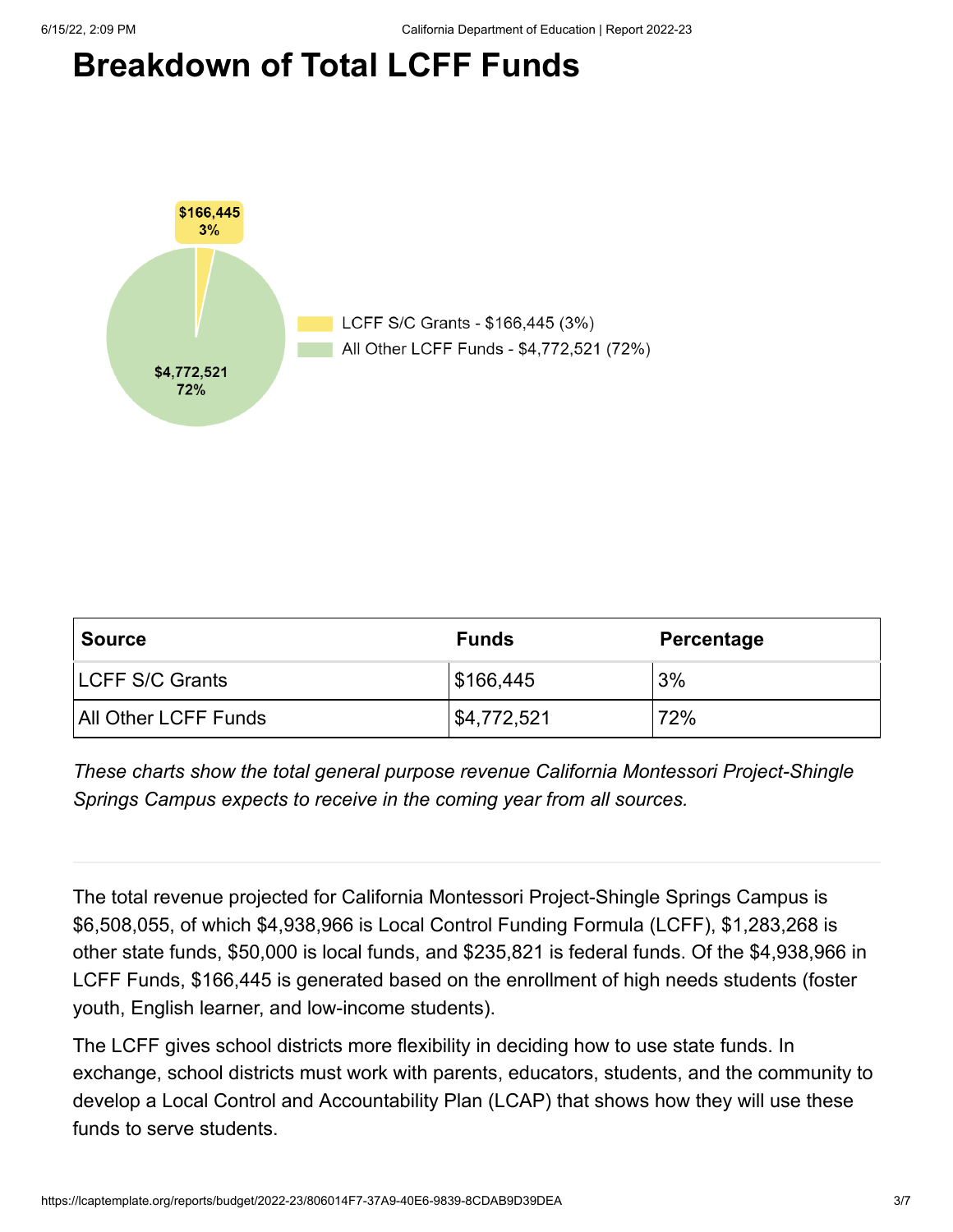### **Budgeted Expenditures in the LCAP**

| \$8,000,000<br>\$6,000,000                                |             |                                                      |  |
|-----------------------------------------------------------|-------------|------------------------------------------------------|--|
| \$4,000,000<br>\$2,000,000<br>\$0                         | \$6,494,368 | \$6,458,225                                          |  |
| <b>Total Budgeted</b><br><b>General Fund Expenditures</b> |             | <b>Total Budgeted</b><br><b>Expenditures in LCAP</b> |  |

*This chart provides a quick summary of how much California Montessori Project-Shingle Springs Campus plans to spend for 2022-23. It shows how much of the total is tied to planned actions and services in the LCAP.*

California Montessori Project-Shingle Springs Campus plans to spend \$6,494,368 for the 2022- 23 school year. Of that amount, \$6,458,225 is tied to actions/services in the LCAP and \$36,143 is not included in the LCAP. The budgeted expenditures that are not included in the LCAP will be used for the following:

None.

### **Increase or Improved Services for High Needs Students in the LCAP for the 2022-23 School Year**

In 2022-23, California Montessori Project-Shingle Springs Campus is projecting it will receive \$166,445 based on the enrollment of foster youth, English learner, and low-income students. California Montessori Project-Shingle Springs Campus must describe how it intends to increase or improve services for high needs students in the LCAP. California Montessori Project-Shingle Springs Campus plans to spend \$6,458,225 towards meeting this requirement, as described in the LCAP.

## **Update on Increased or Improved Services for High Needs Students in 2021- 22**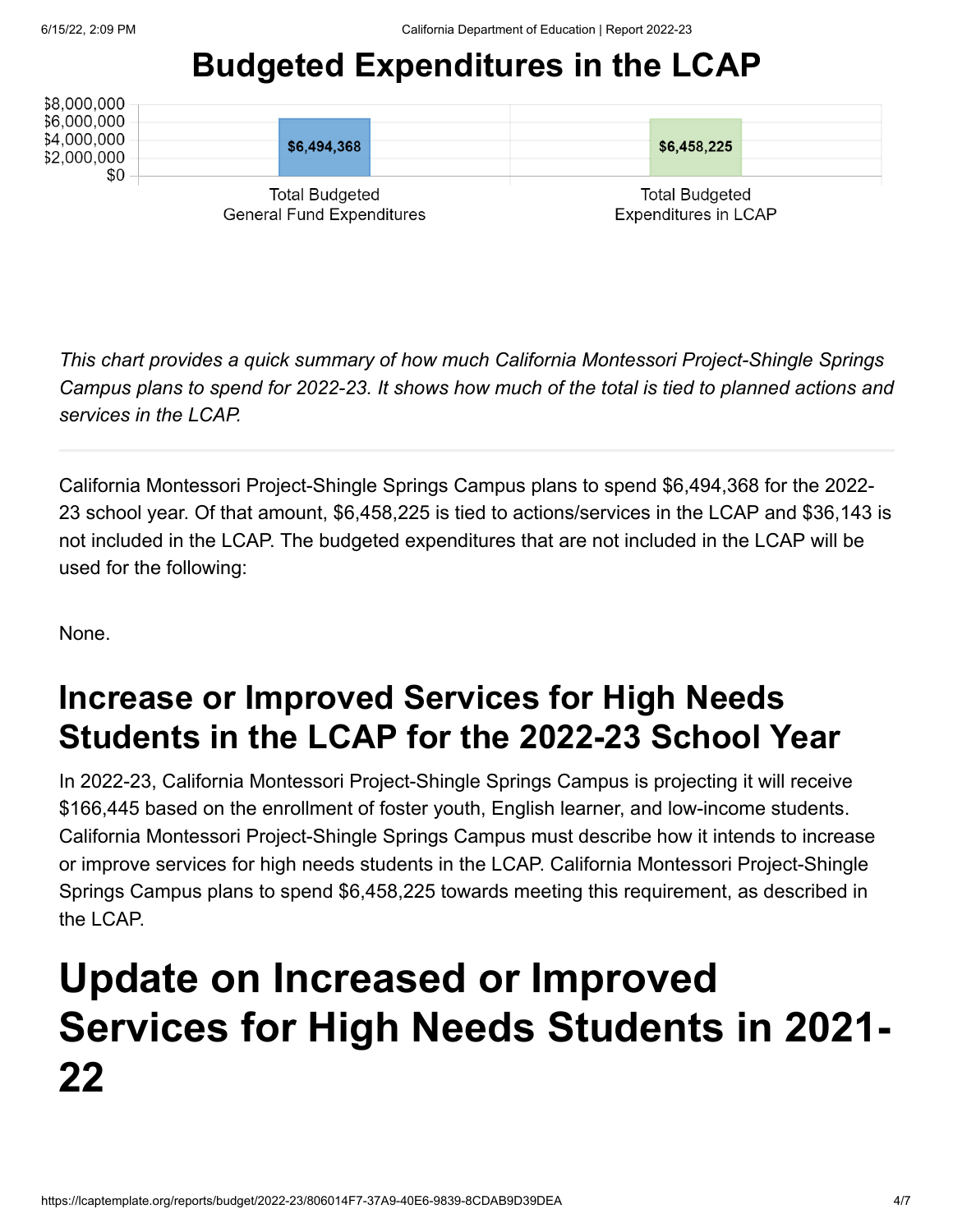### **Prior Year Expenditures: Increased or Improved Services for High Needs Students**

| <b>Total Budgeted Expenditures for</b><br>High Needs Students in the LCAP<br><b>Estimated Actual Expenditures for</b><br>High Needs Students in LCAP |          | \$136,020 |           |           |           |           |
|------------------------------------------------------------------------------------------------------------------------------------------------------|----------|-----------|-----------|-----------|-----------|-----------|
|                                                                                                                                                      |          |           | \$207.187 |           |           |           |
| \$0                                                                                                                                                  | \$50,000 | \$100,000 |           | \$150,000 | \$200,000 | \$250,000 |

*This chart compares what California Montessori Project-Shingle Springs Campus budgeted last year in the LCAP for actions and services that contribute to increasing or improving services for high needs students with what California Montessori Project-Shingle Springs Campus estimates it has spent on actions and services that contribute to increasing or improving services for high needs students in the current year.*

In 2021-22, California Montessori Project-Shingle Springs Campus's LCAP budgeted \$136,020 for planned actions to increase or improve services for high needs students. California Montessori Project-Shingle Springs Campus actually spent \$207,187 for actions to increase or improve services for high needs students in 2021-22.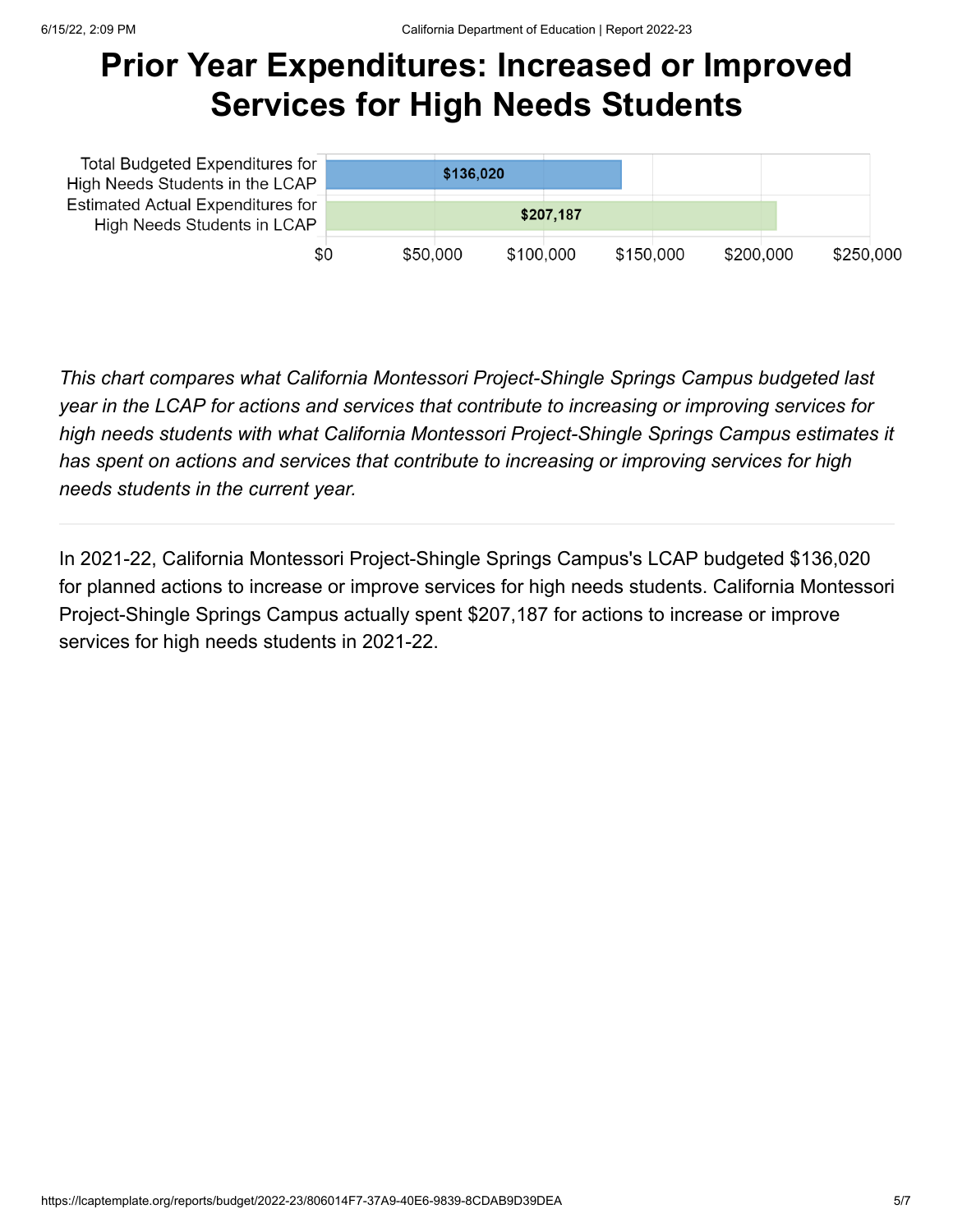#### **Instructions**

#### **LCFF Budget Overview for Parents Data Entry Instructions**

These instructions are for the completion of the Local Control Funding Formula (LCFF) Budget Overview for Parents.

\**NOTE:* The "High Needs Students" referred to below are Unduplicated Students for LCFF funding purposes.

#### **LEA Information**

The LEA must enter the LEA name, county district school (CDS) code (14 digits), and LEA contact information (name, phone number and email address) in the corresponding blue boxes.

*Coming School Year:* This information is automatically generated.

*Current School Year:* This information is automatically generated.

#### **Projected General Fund Revenue for the 2022–23 School Year**

All amounts should be entered in the boxes below the corresponding amount title. The coming school year (as indicated above) means the fiscal year for which an LCAP is adopted or updated by July 1.

- *Total LCFF Funds:* This amount is the total amount of LCFF funding (including supplemental & concentration grants) the LEA estimates it will receive pursuant to California Education Code (EC) sections 2574 (for county offices of education) and 42238.02 (for school districts and charter schools), as applicable for the coming school year. This amount is the amount indicated in the Standardized Account Code Structure (SACS) Budget Fund Form 01, Column F, row A.1 (LCFF Sources).
- *LCFF Supplemental & Concentration Grants:* This amount is the total amount of LCFF supplemental and concentration grants the LEA estimates it will receive on the basis of the number and concentration of low income, foster youth, and English learner students as determined pursuant to California Code of Regulations, Title 5 (5 CCR) Section 15496(a)(5), pursuant to EC sections 2574 and 42238.02, as applicable for the coming school year.
- *All Other State Funds:* This amount is the total amount of other state funds (do not include LCFF funds) the LEA estimates it will receive.
- *All Local Funds:* This amount is the total amount of local funds and entitlements the LEA estimates it will receive.
- *All Federal Funds:* This amount is the total amount of federal funds (including all Every Student Succeeds Act Title funds) the LEA estimates it will receive.

#### The total of the Projected General Fund Revenue should equal the amount indicated in the SACS Budget Fund Form 01, Column F, row A.5 (Total Revenues).

*Brief description for General Fund Expenditures:* Briefly describe any of the General Fund Budget Expenditures for the current school year that are not included in the Local Control and Accountability Plan. The LEA's response for this prompt is limited to 450 characters.

#### **Total Budgeted Expenditures for the 2022–23 School Year**